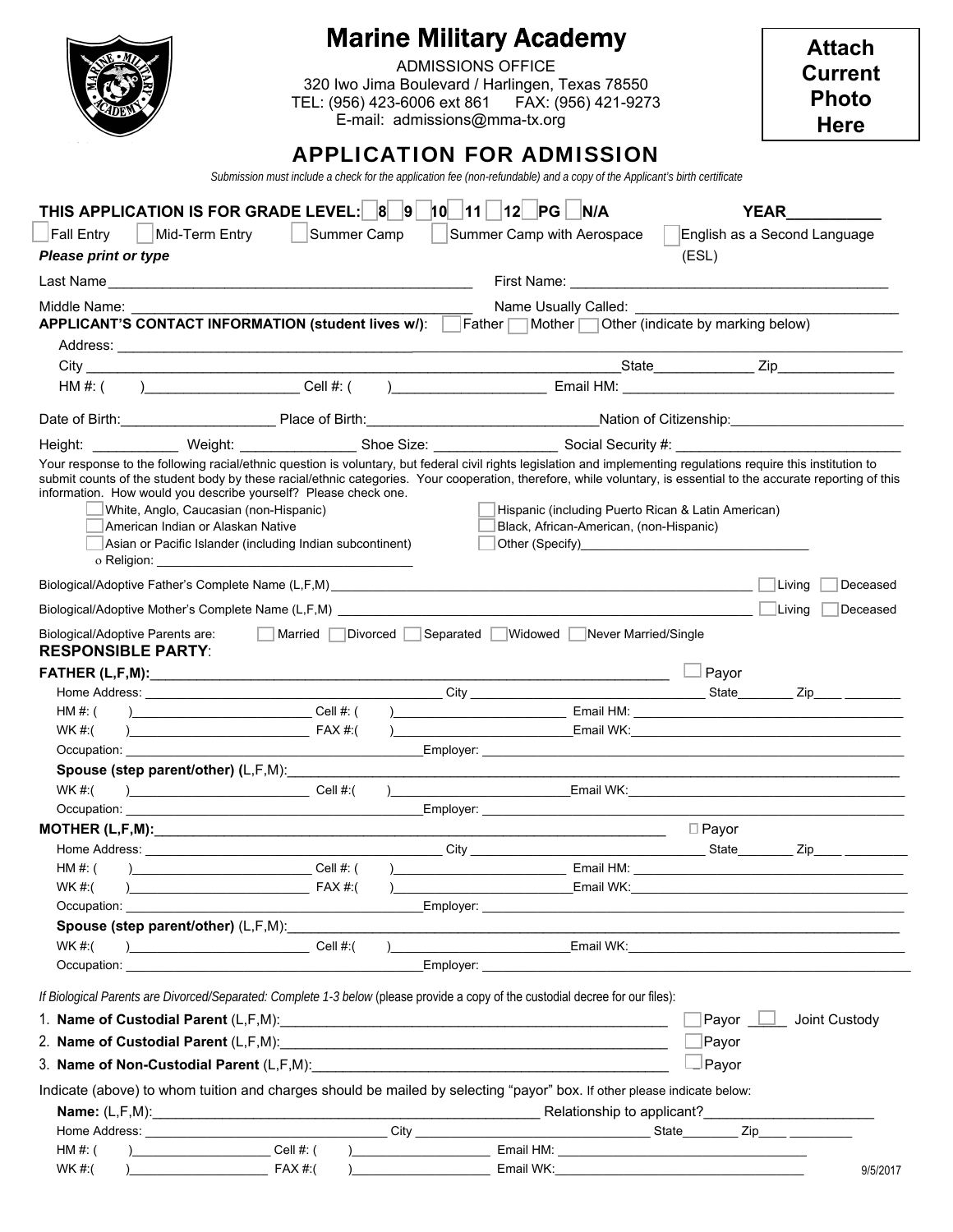|              |                                                                   | Where did you first hear about the Marine Military Academy? (Please specify)                                                                                                                                                                                                                                                                                      |                                      |     |                          |
|--------------|-------------------------------------------------------------------|-------------------------------------------------------------------------------------------------------------------------------------------------------------------------------------------------------------------------------------------------------------------------------------------------------------------------------------------------------------------|--------------------------------------|-----|--------------------------|
|              |                                                                   | Alumni name _________________________ □ Magazine ______________________________                                                                                                                                                                                                                                                                                   |                                      |     |                          |
|              |                                                                   |                                                                                                                                                                                                                                                                                                                                                                   |                                      |     |                          |
|              |                                                                   | Boarding School Directory _____________                                                                                                                                                                                                                                                                                                                           |                                      |     |                          |
|              |                                                                   | Name and location of each school Applicant has attended during the past three years:                                                                                                                                                                                                                                                                              |                                      |     |                          |
|              |                                                                   |                                                                                                                                                                                                                                                                                                                                                                   |                                      |     |                          |
|              |                                                                   | 20 Grade School Communication of the School Communication of the School Communication of the School Communication of the School Communication of the School Communication of the School Communication of the School Communicat                                                                                                                                    |                                      |     |                          |
|              |                                                                   |                                                                                                                                                                                                                                                                                                                                                                   |                                      |     |                          |
|              |                                                                   | 20 Grade Construction School Construction Construction Construction Construction Construction Construction Construction Construction Construction Construction Construction Construction Construction Construction Constructio                                                                                                                                    |                                      |     |                          |
|              |                                                                   |                                                                                                                                                                                                                                                                                                                                                                   |                                      |     |                          |
|              |                                                                   | Please make selections for a foreign language in order of preference (1-2): __ _ _ _ Spanish __ _ _ Chinese                                                                                                                                                                                                                                                       |                                      |     |                          |
|              |                                                                   | Does the applicant have any special gifts, interests or talents? (artistic, musical, athletic, etc.)                                                                                                                                                                                                                                                              |                                      | Yes | No                       |
|              |                                                                   | Has the Applicant been professionally diagnosed as requiring special education?                                                                                                                                                                                                                                                                                   |                                      | Yes | No                       |
|              |                                                                   |                                                                                                                                                                                                                                                                                                                                                                   |                                      |     |                          |
|              |                                                                   |                                                                                                                                                                                                                                                                                                                                                                   |                                      |     |                          |
|              |                                                                   | Does the Applicant have a current I.E.P (Individualized Education Plan) or a B.I.P. (Behavioral Individualized Plan)?                                                                                                                                                                                                                                             |                                      | Yes | lNo                      |
|              |                                                                   | If so, please explain and attach (applicant for academic enrollment only) the I.E.P or B.I.P. documentation filed by the school:                                                                                                                                                                                                                                  |                                      |     |                          |
|              |                                                                   | Has the Applicant ever been clinically diagnosed with the following psychiatric disorders? (Schizophrenia, Bipolar (I, II, NOS),<br>Major depression, Dysthymia, Anxiety, Conduct disorder, (ODD) Oppositional-Defiant Disorder, (OCD) Obsessive-Compulsive Disorder,<br>Tourettes Syndrome, Asperger Syndrome, ADHD, ADD, History of cutting or self-mutilation) |                                      | Yes | No                       |
|              |                                                                   | If so, please circle each and list all medication(s) prescribed by the treating primary care physician or psychiatrist:                                                                                                                                                                                                                                           |                                      |     |                          |
|              |                                                                   |                                                                                                                                                                                                                                                                                                                                                                   |                                      |     |                          |
|              |                                                                   |                                                                                                                                                                                                                                                                                                                                                                   |                                      |     |                          |
|              |                                                                   | Has the Applicant ever been treated for or tested positive for substance abuse? Date of occurrence: _________                                                                                                                                                                                                                                                     |                                      | Yes | No                       |
|              |                                                                   | If so, please have a urine drug screen performed by a physician or an independent laboratory and enclose the result.                                                                                                                                                                                                                                              |                                      |     |                          |
|              |                                                                   | Has the Applicant ever been involved with the juvenile authorities or been adjudicated a delinquent or dependent?                                                                                                                                                                                                                                                 |                                      | Yes | No                       |
| On Probation | Deferred Adjudication                                             | <b>Awaiting Trial</b>                                                                                                                                                                                                                                                                                                                                             | Convicted of a felony or misdemeanor |     | <b>Community Service</b> |
|              |                                                                   | NOTE: Documentation relating to any of the above responsibility must be provided with this application.                                                                                                                                                                                                                                                           |                                      |     |                          |
|              |                                                                   |                                                                                                                                                                                                                                                                                                                                                                   |                                      |     |                          |
|              |                                                                   | I hereby certify that the information on this application is true and complete and that there are no disciplinary actions, criminal charges or juvenile proceedings<br>pending that I have not disclosed. I understand that any material falsification or omission may be cause for dismissal.                                                                    |                                      |     |                          |
|              |                                                                   |                                                                                                                                                                                                                                                                                                                                                                   |                                      |     |                          |
|              | QUESTIONS (if more space is needed please attach your responses): |                                                                                                                                                                                                                                                                                                                                                                   |                                      |     |                          |
|              |                                                                   | Describe your son's distinguishing characteristics (postive and/or contrary):                                                                                                                                                                                                                                                                                     |                                      |     |                          |
|              |                                                                   |                                                                                                                                                                                                                                                                                                                                                                   |                                      |     |                          |
|              |                                                                   |                                                                                                                                                                                                                                                                                                                                                                   |                                      |     |                          |
|              |                                                                   |                                                                                                                                                                                                                                                                                                                                                                   |                                      |     |                          |
|              |                                                                   |                                                                                                                                                                                                                                                                                                                                                                   |                                      |     |                          |
|              |                                                                   |                                                                                                                                                                                                                                                                                                                                                                   |                                      |     |                          |
|              |                                                                   |                                                                                                                                                                                                                                                                                                                                                                   |                                      |     |                          |
|              |                                                                   | What are you hoping a Marine Military Academy experience can do for your son?                                                                                                                                                                                                                                                                                     |                                      |     |                          |
|              |                                                                   |                                                                                                                                                                                                                                                                                                                                                                   |                                      |     |                          |
|              |                                                                   |                                                                                                                                                                                                                                                                                                                                                                   |                                      |     |                          |
|              |                                                                   |                                                                                                                                                                                                                                                                                                                                                                   |                                      |     |                          |
|              |                                                                   |                                                                                                                                                                                                                                                                                                                                                                   |                                      |     |                          |
|              |                                                                   |                                                                                                                                                                                                                                                                                                                                                                   |                                      |     |                          |
|              | What are your son's ambitions, goals, future outlook?             |                                                                                                                                                                                                                                                                                                                                                                   |                                      |     |                          |
|              |                                                                   |                                                                                                                                                                                                                                                                                                                                                                   |                                      |     |                          |
|              |                                                                   |                                                                                                                                                                                                                                                                                                                                                                   |                                      |     |                          |
|              |                                                                   |                                                                                                                                                                                                                                                                                                                                                                   |                                      |     |                          |
|              |                                                                   |                                                                                                                                                                                                                                                                                                                                                                   |                                      |     |                          |
|              |                                                                   |                                                                                                                                                                                                                                                                                                                                                                   |                                      |     |                          |

The Marine Military Academy does not discriminate on the basis of race, color, national or ethnic origin in the administration of its educational policies, scholarship and loan programs, athletic or other Academy-administered programs.

 $\Box$  . The contribution of the contribution of the contribution of the contribution of the contribution of the contribution of the contribution of the contribution of the contribution of the contribution of the contributi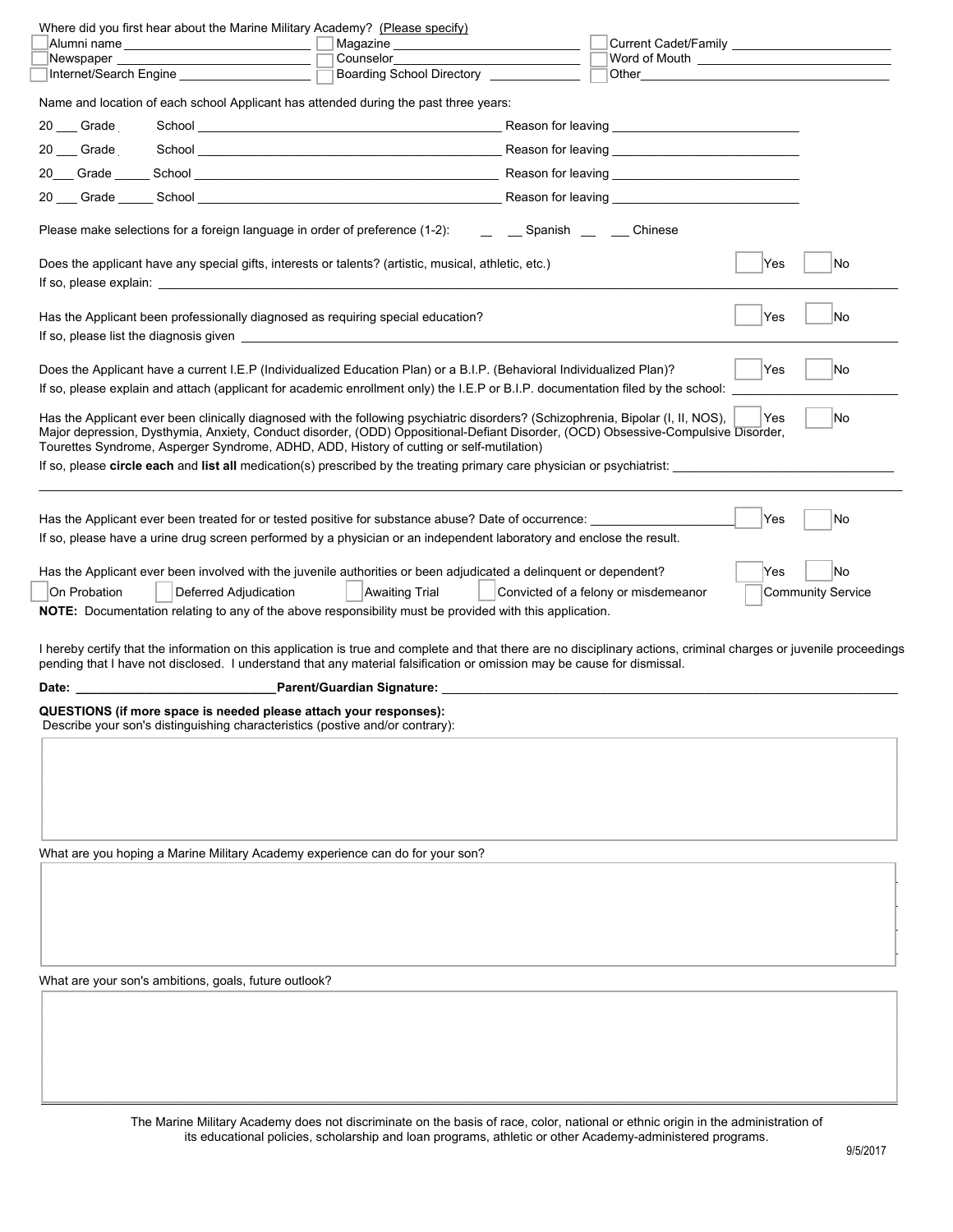

ADMISSIONS OFFICE 320 Iwo Jima Boulevard Harlingen, TX 78550 TEL: (956) 423-6006 FAX: (956) 421-9273

# **REPORT OF MEDICAL HISTORY**

(Submit to Physician or Medical Provider)

| Name of Cadet (Applicant):            |      |           |                                                 |                            |  |  |  |  |  |
|---------------------------------------|------|-----------|-------------------------------------------------|----------------------------|--|--|--|--|--|
| (please print)                        | Last | First     | Middle                                          | Date of Birth (mm/dd/yyyy) |  |  |  |  |  |
| <b>MANDATORY STATE REQUIREMENT</b>    |      |           |                                                 |                            |  |  |  |  |  |
| <b>IMMUNIZATIONS:</b>                 |      |           | PLEASE COMPLETE ALL BLANKS ATTACHMENTS ACCEPTED |                            |  |  |  |  |  |
| DPT/DT                                |      |           |                                                 |                            |  |  |  |  |  |
| Polio                                 |      |           |                                                 |                            |  |  |  |  |  |
| <b>MMR</b>                            |      |           |                                                 |                            |  |  |  |  |  |
| Hep B                                 |      |           |                                                 |                            |  |  |  |  |  |
| Hep A                                 |      |           |                                                 |                            |  |  |  |  |  |
| Varicella Vaccine                     |      |           |                                                 |                            |  |  |  |  |  |
| Hx Chicken Pox                        |      |           |                                                 |                            |  |  |  |  |  |
| Meningococcal                         |      | Other     |                                                 |                            |  |  |  |  |  |
| *Visual Acuity: OD_________OS________ |      | <b>OU</b> | *Hearing: AD________AS_______                   | WNL AU                     |  |  |  |  |  |

**Report of Physical:** Height (inches): \_\_\_\_\_\_\_ Weight (lbs): \_\_\_\_\_\_\_Blood Pressure: \_\_\_

#### **Please answer all of the following questions:** *(comment on all positive answers; use a separate sheet if needed)*

|                                 | /ES      | NO. |                            | YES | <b>NO</b> |                           | YES. | - NO |
|---------------------------------|----------|-----|----------------------------|-----|-----------|---------------------------|------|------|
| Chicken Pox; If yes, state age: | $\Omega$ |     | Chronic Cough              |     |           | Anxiety/Nervousness       |      |      |
| <b>Measles</b>                  |          |     | Sinusitis/Hay fever        |     |           | Panic disorder            |      |      |
| <b>German Measles</b>           |          |     | Asthma                     |     |           | Bipolar I, II, nos        |      |      |
| Mumps                           |          |     | Tuberculosis               |     |           | Depression/Dysthymia      | 0    |      |
| <b>ENT Problems</b>             |          |     | Kidney Disease             |     |           | ODD                       |      |      |
| <b>Pulmonary Problems</b>       | Ω        |     | Cardiac Disease            |     |           | <b>OCD</b>                |      |      |
| Neurological Problems           | 0        |     | <b>Orthopedic Problems</b> | 0   |           | <b>PTSD</b>               |      |      |
| <b>Congenital Abnormalities</b> | 0        |     | Surgery/Operations         |     |           | <b>Tourettes Syndrome</b> |      |      |
| Alcohol or Drug Use             | 0        |     | Head Injury                |     |           | ADD/ADHD                  |      |      |
| <b>Nocturnal Enuresis</b>       | Ω        |     | Seizures/Epilepsy          |     |           | Insomnia                  |      |      |
| Schizophrenia                   |          |     | Conduct disorder           |     |           | Asperger Syndrome         |      |      |
| Paranoia/Psychosis              |          |     | IED                        |     |           | Autism                    |      |      |

Other Unlisted Problems/Conditions: *(Explain: attach office notes or use separate sheet)* 

|    | Are the following systems normal? (Please fully describe any abnormalities.)                                                                                                                                                                                          | NORMAL   | <b>ABNORM</b> |                   |                                                                                                                |                                    |
|----|-----------------------------------------------------------------------------------------------------------------------------------------------------------------------------------------------------------------------------------------------------------------------|----------|---------------|-------------------|----------------------------------------------------------------------------------------------------------------|------------------------------------|
| 1. | Head/Ears/Eyes/Nose/Throat                                                                                                                                                                                                                                            | $\Omega$ | $\Omega$      | <b>ALLERGIES:</b> | <b>YES</b>                                                                                                     | NO                                 |
| 2. | <b>Respiratory System</b>                                                                                                                                                                                                                                             | $\Omega$ |               | 10. Penicillin    | 0                                                                                                              | 0                                  |
| 3. | Cardiovascular System                                                                                                                                                                                                                                                 | 0        | 0             | 11. Sulfa Drugs   | 0                                                                                                              | 0                                  |
| 4. | Gastrointestinal                                                                                                                                                                                                                                                      | 0        |               | 12. Serum         | 0                                                                                                              | 0                                  |
| 5. | Genitourinary/Hernia                                                                                                                                                                                                                                                  |          |               |                   |                                                                                                                | 0                                  |
| 6. | Musculoskeletal                                                                                                                                                                                                                                                       |          | 0             |                   |                                                                                                                |                                    |
| 7. | Metabolic/Endrocrine                                                                                                                                                                                                                                                  |          |               |                   |                                                                                                                |                                    |
| 8. | Neuropsychiatric                                                                                                                                                                                                                                                      |          |               |                   |                                                                                                                |                                    |
| 9. | Dermatological/skin disorder                                                                                                                                                                                                                                          |          | 0             |                   |                                                                                                                |                                    |
|    |                                                                                                                                                                                                                                                                       |          |               |                   | YES 0                                                                                                          | NO <sub>0</sub><br>NO <sub>0</sub> |
|    | Is the applicant undergoing or has undergone psychiatric treatment? (Please list)___________________________________YES 0                                                                                                                                             |          |               |                   |                                                                                                                | NO <sub>0</sub>                    |
|    |                                                                                                                                                                                                                                                                       |          |               |                   |                                                                                                                | NO <sub>0</sub>                    |
|    |                                                                                                                                                                                                                                                                       |          |               |                   |                                                                                                                | NO <sub>0</sub>                    |
|    |                                                                                                                                                                                                                                                                       |          |               |                   | Date: <u>Date:</u>                                                                                             |                                    |
|    | Physician Name: the contract of the contract of the Phone: the contract of the contract of the contract of the contract of the contract of the contract of the contract of the contract of the contract of the contract of the<br>(please print or stamp)<br>Address: |          |               |                   | Fax: where the contract of the contract of the contract of the contract of the contract of the contract of the |                                    |

Marine Military Academy admits students of any race, color, and national or ethnic origin.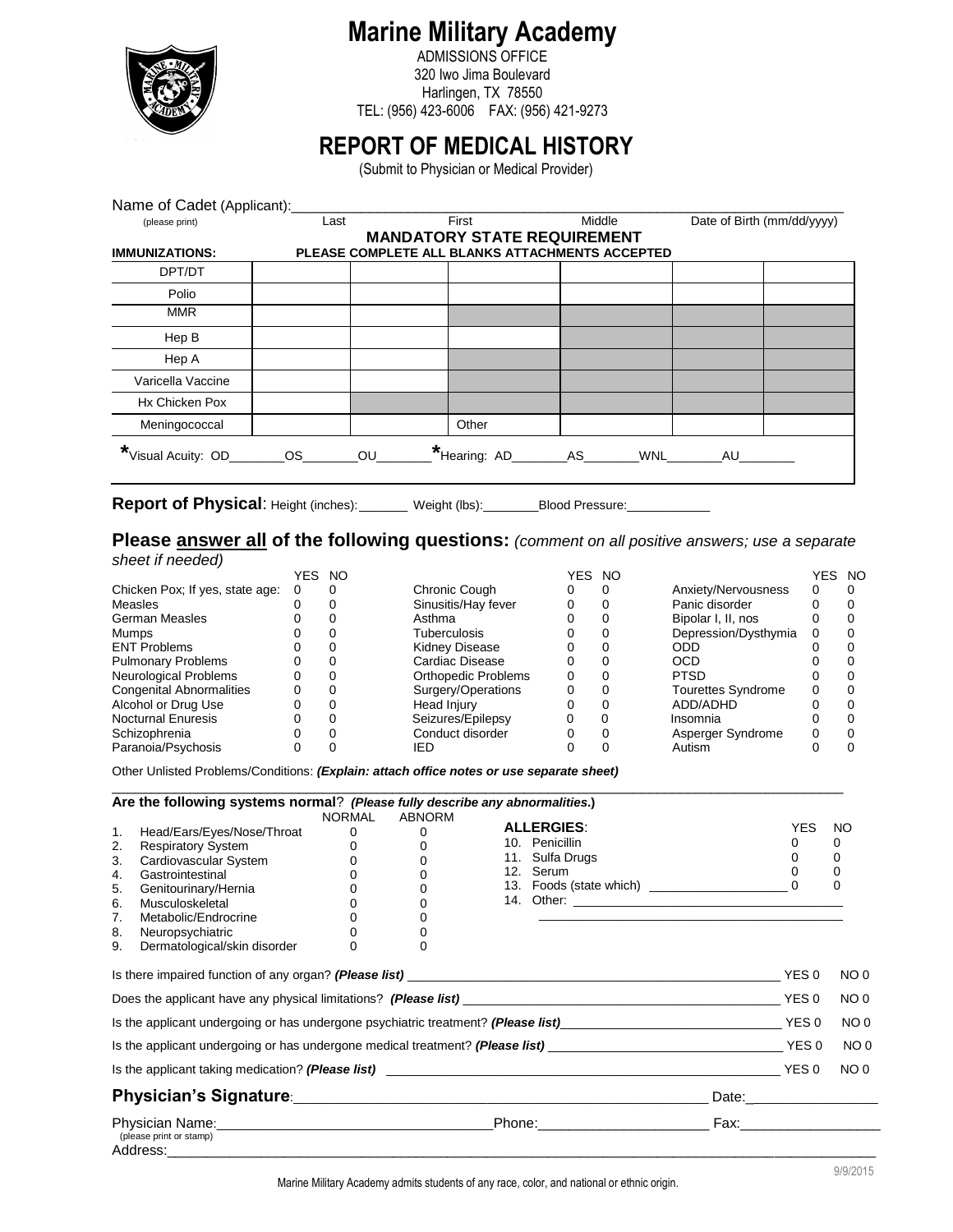#### **IMMUNIZATION REQUIREMENTS FOR ALL TEXAS PUBLIC AND PRIVATE SCHOOLS**

#### **IN CCORDANCE WITH TEXAS STATE LAW THE MARINE MILITARY ACADEMY REQUIRES THAT EACH STUDENT BE FULLY IMMUNIZED. PROOF OF IMMUNIZATION OR MEDICAL EXEMPTION OR AN EXEMPTION FOR REASON OF CONSCIENCE MUST BE ON FILE FOR EACH STUDENT PRIOR TO ADMISSION.**

REQUIRED IMMUNIZATIONS ARE LISTED BELOW:

- DPT TDAP **five** doses, the last one within the last 10 years (Required)
- OPV IPV **four** doses, the last one being on, or after the 4<sup>th</sup> birthday (Required)
- MMR  $-$  two doses, the first one received after the  $1<sup>st</sup>$  birthday (Required)
- HEPATITIS B **three** doses for students born after September 2, 1988 (Required)
- HEPATITIS A **two** doses for students born after September 2, 1992 (Required)
- VARICELLA **two** doses for anyone who has not had Chickenpox (Required)
- MENINGOCOCCAL **one** dose (Required) a booster 3-5yrs later

**IMMUNIZATIONS MUST BE CURRENT BEFORE STUDENTS ARE ALLOWED TO ATTEND CLASSES** (Title 25 Health Services, ss97.61-97.72 of the Texas Administrative Code)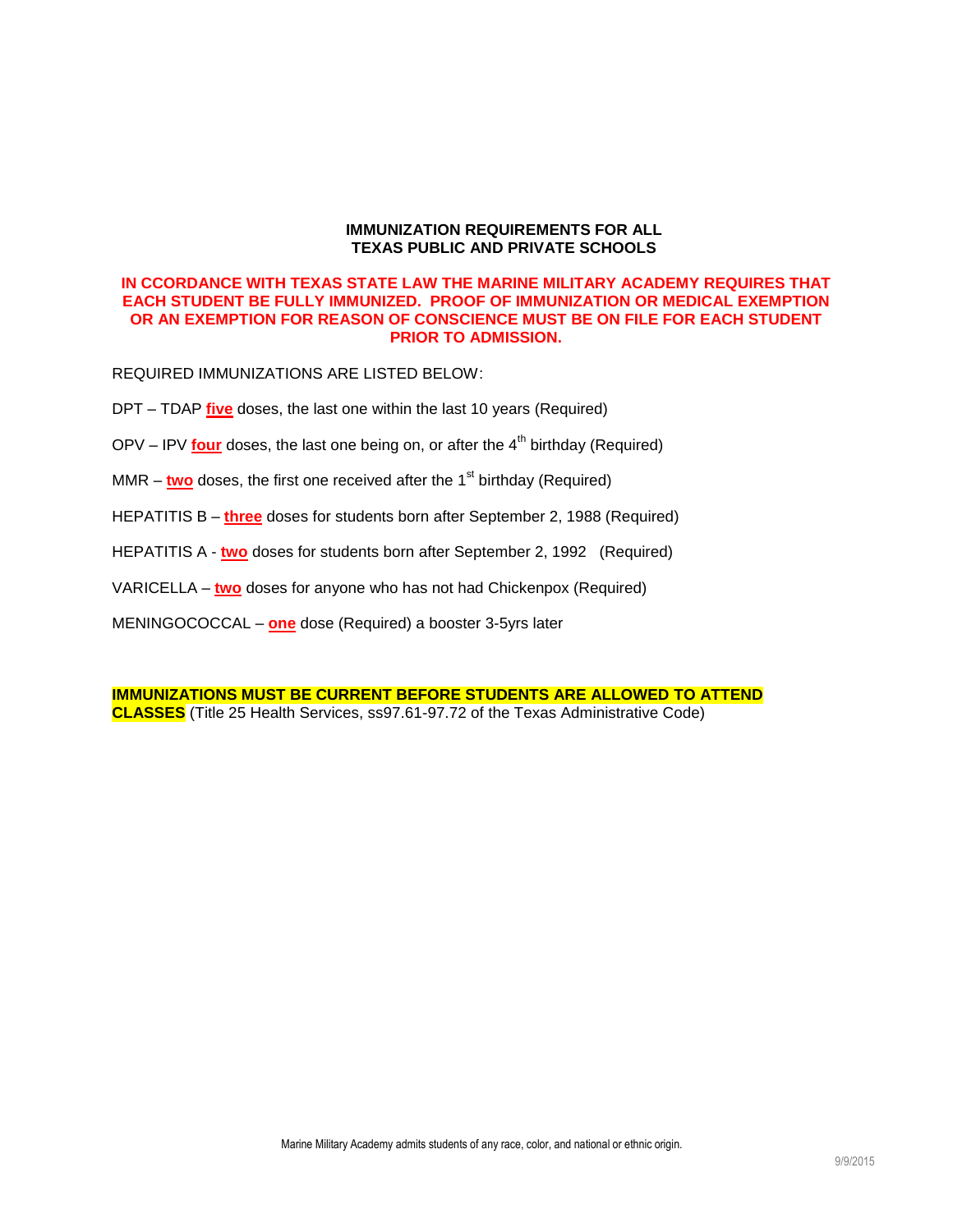

## MEDICAL ADDENDUM

(Parent/Guardian must complete)

|    | Name of Cadet (or Applicant):<br>Last<br><b>Please Print</b><br>First                                                                                                                                                                                                                                                                                                                                                                                                                                                                                                                                                     |                      |         |
|----|---------------------------------------------------------------------------------------------------------------------------------------------------------------------------------------------------------------------------------------------------------------------------------------------------------------------------------------------------------------------------------------------------------------------------------------------------------------------------------------------------------------------------------------------------------------------------------------------------------------------------|----------------------|---------|
| 1. | During the past 12 months (since his last doctor physical) has your son:                                                                                                                                                                                                                                                                                                                                                                                                                                                                                                                                                  | Middle<br><b>YES</b> | NO      |
|    | a. been hospitalized?                                                                                                                                                                                                                                                                                                                                                                                                                                                                                                                                                                                                     |                      |         |
|    | b. had an injury requiring a doctor's visit?                                                                                                                                                                                                                                                                                                                                                                                                                                                                                                                                                                              |                      |         |
|    | c. had an illness lasting more than one week?                                                                                                                                                                                                                                                                                                                                                                                                                                                                                                                                                                             |                      |         |
|    | If yes to any of the above questions, please provide date(s) and reason(s):                                                                                                                                                                                                                                                                                                                                                                                                                                                                                                                                               |                      |         |
| 2. | Does your son take any medication(s) regularly?                                                                                                                                                                                                                                                                                                                                                                                                                                                                                                                                                                           |                      |         |
|    | If yes, please list medication with corresponding diagnosis:<br><u> 2000 - 2000 - 2000 - 2000 - 2000 - 2000 - 2000 - 2000 - 2000 - 2000 - 2000 - 2000 - 2000 - 2000 - 2000 - 200</u>                                                                                                                                                                                                                                                                                                                                                                                                                                      |                      |         |
|    |                                                                                                                                                                                                                                                                                                                                                                                                                                                                                                                                                                                                                           |                      |         |
| 3. | Is there a reason limits should be put on your son's participation in sports?                                                                                                                                                                                                                                                                                                                                                                                                                                                                                                                                             |                      |         |
| 4. | Do you prohibit your son from participation in contact sports such as football                                                                                                                                                                                                                                                                                                                                                                                                                                                                                                                                            |                      |         |
|    | and/or boxing?                                                                                                                                                                                                                                                                                                                                                                                                                                                                                                                                                                                                            |                      |         |
|    |                                                                                                                                                                                                                                                                                                                                                                                                                                                                                                                                                                                                                           |                      |         |
| 5. | Has your son had a concussion, fracture or been knocked out?                                                                                                                                                                                                                                                                                                                                                                                                                                                                                                                                                              |                      |         |
|    |                                                                                                                                                                                                                                                                                                                                                                                                                                                                                                                                                                                                                           |                      |         |
|    |                                                                                                                                                                                                                                                                                                                                                                                                                                                                                                                                                                                                                           |                      |         |
| 6. | Has your son had convulsions, seizures, or been diagnosed with Epilepsy?                                                                                                                                                                                                                                                                                                                                                                                                                                                                                                                                                  |                      |         |
| 7. | Is your son currently undergoing or has he undergone psychiatric care?                                                                                                                                                                                                                                                                                                                                                                                                                                                                                                                                                    |                      |         |
| 8. | Is your son missing any organs?                                                                                                                                                                                                                                                                                                                                                                                                                                                                                                                                                                                           |                      |         |
| 9. | Is your son wearing a dental appliance? (i.e braces, retainer, etc)                                                                                                                                                                                                                                                                                                                                                                                                                                                                                                                                                       |                      |         |
|    | 10. Has your son been treated for a back or neck injury?                                                                                                                                                                                                                                                                                                                                                                                                                                                                                                                                                                  |                      |         |
|    |                                                                                                                                                                                                                                                                                                                                                                                                                                                                                                                                                                                                                           |                      |         |
|    | 11. Is your son allergic to any medication(s)?                                                                                                                                                                                                                                                                                                                                                                                                                                                                                                                                                                            |                      |         |
|    | If yes, please list medication(s) with allergic reaction symptom(s:                                                                                                                                                                                                                                                                                                                                                                                                                                                                                                                                                       |                      |         |
|    | 12. Does your son have any condition or undergoing medical treatment not otherwise                                                                                                                                                                                                                                                                                                                                                                                                                                                                                                                                        |                      |         |
|    | indicated?                                                                                                                                                                                                                                                                                                                                                                                                                                                                                                                                                                                                                |                      |         |
|    | If yes, please explain:_________                                                                                                                                                                                                                                                                                                                                                                                                                                                                                                                                                                                          |                      |         |
|    | 13. My son received a TB skin test on ___________(date) result was negative on ___________<br>The primary purpose of a TB screening is to maintain a healthy and safe campus environment and to reduce the direct and indirect costs associated with a case<br>of tuberculosis disease on campus.                                                                                                                                                                                                                                                                                                                         |                      | (date). |
|    | 14. Parent/Guardian permission required for son to receive the influenza vaccine at a cost of \$25.00                                                                                                                                                                                                                                                                                                                                                                                                                                                                                                                     |                      |         |
|    | billable to the parent/guardian. VES MO Mot Applicable: vaccine given: ________(date).                                                                                                                                                                                                                                                                                                                                                                                                                                                                                                                                    |                      |         |
|    | The Influenza vaccine will be given between October and November each year. It is NOT a required vaccine.                                                                                                                                                                                                                                                                                                                                                                                                                                                                                                                 |                      |         |
|    | 15. (Enrolled Cadet) Has your son received immunizations not otherwise indicated or recorded by the                                                                                                                                                                                                                                                                                                                                                                                                                                                                                                                       |                      |         |
|    | MMA Medical Dept? Please provide an updated copy if your answer is yes.                                                                                                                                                                                                                                                                                                                                                                                                                                                                                                                                                   |                      |         |
|    | This form is also required annually (for an enrolled Cadet) and must be received by the MMA Medical Department prior to participation in any sport,<br>intramural activity, practice, or game either on or off-season. The questions are designed to supplement the MMA Report of Medical History (doctor<br>physical) that is required for initial enrollment. If changes occurred in your Cadet's health making it hazardous for him to participate, please note the<br>changes All "YES" responses not previously addressed on the Report of Medical History form require an undated doctor physical All changes to yo |                      |         |

nges. All "YES" responses not previously addressed on the Report of Medical History form require an updated doctor physical. All changes to your Cadet's health must be reported to the Medical Department to ensure no further injury occurs and that treatment is either started or completed as prescribed. I certify all information contained above is true, complete and correct.

Date:\_\_\_\_\_\_\_\_\_\_\_\_\_\_\_\_\_\_\_\_ Parent/Guardian Signature Authorization:\_\_\_\_\_\_\_\_\_\_\_\_\_\_\_\_\_\_\_\_\_\_\_\_\_\_\_\_\_\_\_\_\_\_\_\_\_\_\_\_\_\_\_\_\_\_\_\_\_\_\_\_\_\_\_\_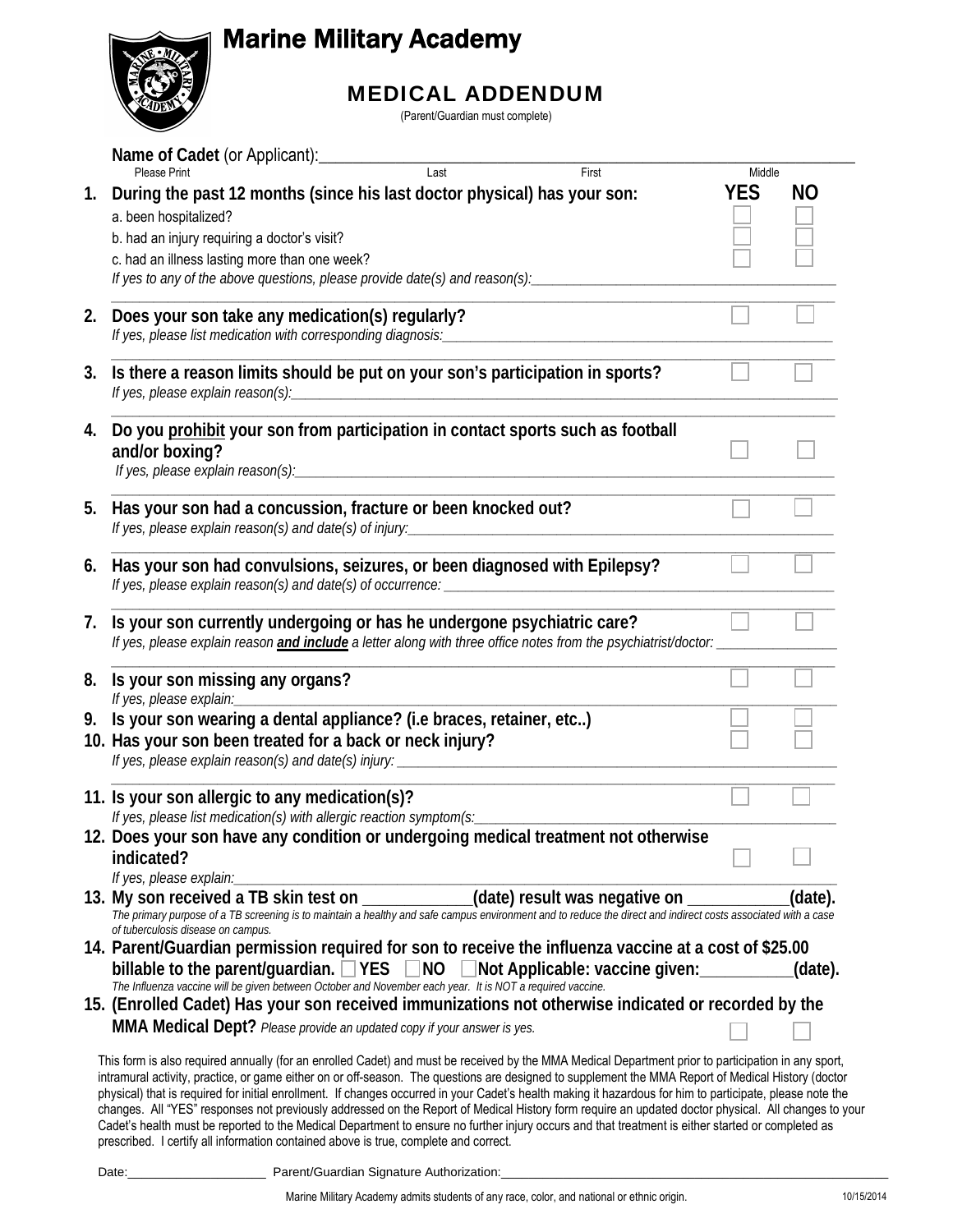

ADMISSIONS OFFICE 320 Iwo Jima Boulevard Harlingen, TX 78550 TEL: (956) 423-6006 FAX: (956) 421-9273

### **CONSENT & INSURANCE FORM**

| <b>Please Print</b>                                                | Last | First                       | Middle |
|--------------------------------------------------------------------|------|-----------------------------|--------|
|                                                                    |      |                             |        |
|                                                                    |      |                             |        |
|                                                                    |      |                             |        |
| Home                                                               |      | Parent/Guardian(s) Business |        |
|                                                                    |      |                             |        |
|                                                                    |      |                             |        |
|                                                                    |      |                             |        |
|                                                                    |      |                             |        |
|                                                                    |      |                             |        |
|                                                                    |      |                             |        |
|                                                                    |      |                             |        |
|                                                                    |      |                             |        |
|                                                                    |      |                             |        |
|                                                                    |      |                             |        |
|                                                                    |      |                             |        |
|                                                                    |      |                             |        |
|                                                                    |      |                             |        |
| Is your Cadet covered under any of the above named policies? YES   | NO.  |                             |        |
|                                                                    |      |                             |        |
| Is your Cadet covered under any other health insurance policy? YES | NO.  |                             |        |
| If "yes" please provide insurance company's name and address:      |      |                             |        |
|                                                                    |      |                             |        |

Policy Number(s):

## **Provide a copy of the front and back of each insurance card(s).**

**Important Note: Upon notification from MMA Medical Department that your son requires services from a specific medical provider, it is your responsibility to contact that provider to make financial arrangements for payment. Should medical services be required and you currently do not have an insurance provider, you must contact the \*pharmacy with your credit card number. The same applies to any medical provider your son may require assistance from.** 

This authorization applies to the Cadet/Camper (Applicant) named above:

I, as parent, guardian, managing conservator, have authorized to consent to medical treatment of the foregoing minor. I hereby consent to routine medical treatment (including, but not limited to, minor illness or injury) by contracted physicians of the Marine Military Academy or other physicians and/or other medical professionals selected by the Academy and duly authorized officials of the Academy. I also hereby give Marine Military Academy and its authorized officials' authority to consent to emergency medical, surgical, or dental treatment, understanding that attempts to contact me have failed. Should injury occur to my son/ward during his attendance at the Marine Military Academy, I hereby authorize any and all hospitals, physicians or other medical providers to furnish a detailed statement of charges to the Marine Military Academy in order that they may process any applicable student accident insurance claims. The Marine Military Academy, to whom I give this authority, is related to said minor as an educational institution in which he is enrolled as a student/camper and not financially responsible.

I certify that the insurance information shown here, to the best of my knowledge, is true, complete, and correct. A photocopy of this authorization shall be as valid as the original.

\_\_\_\_\_\_\_\_\_\_\_\_\_\_\_\_\_\_\_\_\_\_\_\_\_\_\_\_\_\_\_\_\_\_\_\_\_\_\_\_\_\_\_\_\_\_\_\_\_\_\_\_\_\_\_\_\_\_\_\_\_\_\_\_\_\_\_\_\_\_\_ \_\_\_\_\_\_\_\_\_\_\_\_\_\_\_\_\_\_\_\_\_\_\_\_\_\_\_\_\_\_\_\_\_\_\_\_\_\_\_\_\_\_\_\_ \_\_\_\_\_

Signature of Parent/Guardian/Managing Conservator Date

*\*See reverse side of this form*